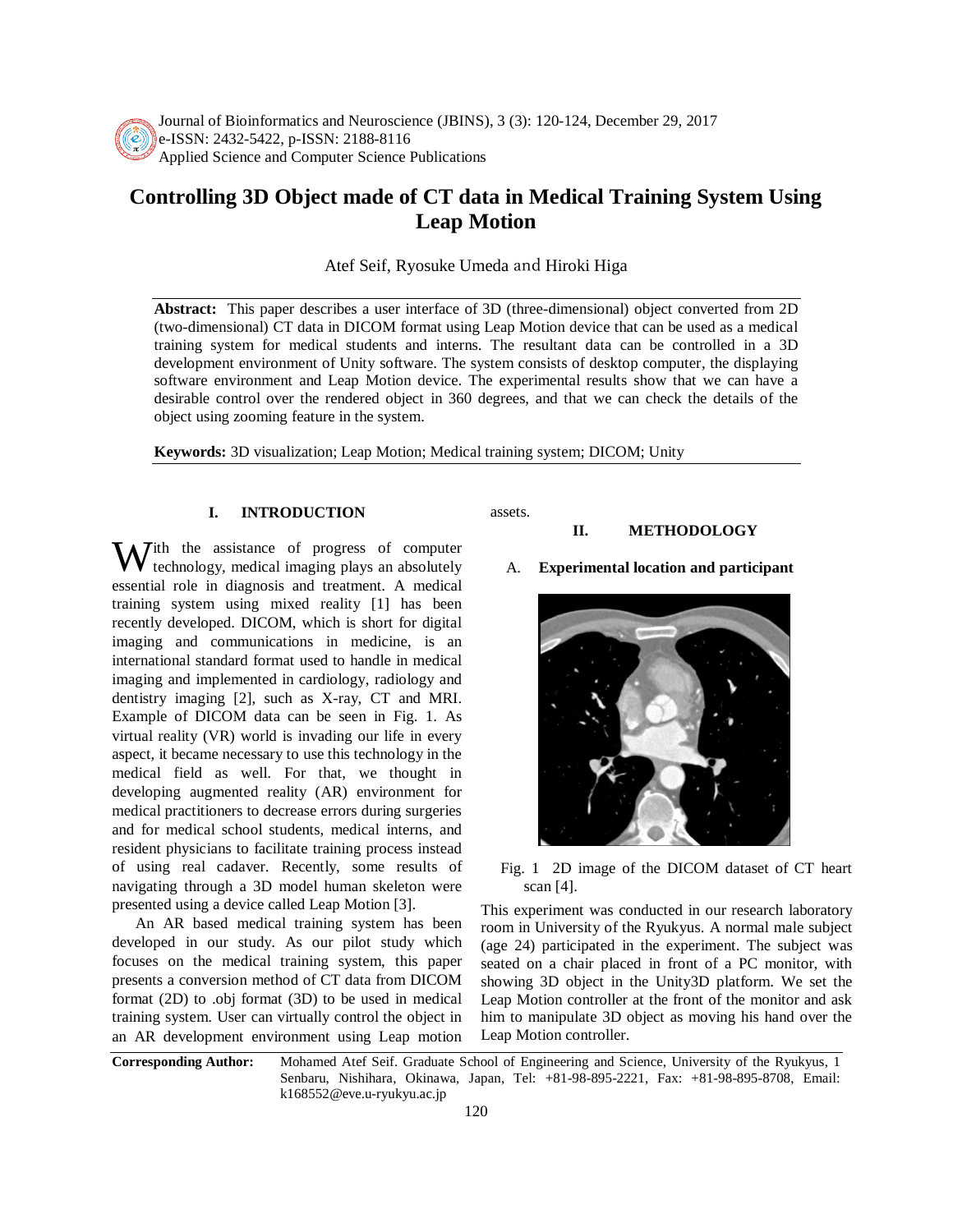## B. **Experimental equipment**

Fig. 2 shows the system configuration we used in our experiment. In this experiment, we used a simple system composed of a desktop computer, several softwares, and Leap Motion device (Leap Motion, Inc.). We started our experiment with 2D CT data in DICOM format (.dcm file extension). We chose CT data for heart's region as it is a vital place in surgeries and its operations need a high percentage of accuracy. The DICOM dataset we used consists of 263 images of heart's region [4]. One of images is shown in Fig. 1.



Fig. 2 System Configuration.

### C. **Experimental Procedure**

The Process on transforming the DICOM data from 2D into 3D format passes through different stages as shown in Fig. 3. We used three software programs to obtain the desired format for importing the data inside the 3D development environment. Software programs used in our work are as follows: 3D Slicer, MeshLab and Unity3D.

3D Slicer software is a free software platform for the analysis and visualization (including volume rendering) of medical images and for research in imageguided therapy [5]. It enables the user to process medical data and render it into visible volume data [6]. Meshlab, which is an open source software that has tools for editing, inspecting and converting meshes [7], is used in the experiment. For the final visualization of the results, Unity3D (Unity Technologies) software is used. This offers a platform for creating and engaging 3D, VR, and AR games and scenarios through programmable scripts [8]. For AR interface, we used an additional hardware of Leap Motion controller device and its software assets. Because of the two infrared cameras and three infrared LEDs, Leap Motion controller can be used to sense motions of the hands and fingers and translate it into virtual motion on computer [9].

In the beginning, the data which comes in DICOM

format is first loaded onto the Slicer software. As shown in Fig. 4 where the volume-rendered object appears along with the coronal, sagittal and axial views of the medical data [10]. The next step is to extract the desired part of the CT data in a form of usable format. The extracted data is exported from the Slicer as a surface rendered 3D model in .stl format. As Unity3D software program does not allow to import .stl data format [11], we need to find an intermediate transition software that can allow us to change the format of the 3D object from .stl format to .obj format. Meshlab software is one of those that can provide us with this feature.



Fig. 3 Transformation process of the DICOM data.



Fig. 4 Heart object inside Slicer software [10].

The exported model from Slicer is then imported into Meshlab which can convert the dataset from .stl format to .obj format. An example of rendered object of our dataset is shown in Fig. 5. Meshlab is able to remove artifacts and decrease the object's overall size as well by using the texture decimation feature that enables controlling the object easier in 3D environment and decrease its loading time and lag in other platforms through decreasing the number of meshes in the objects.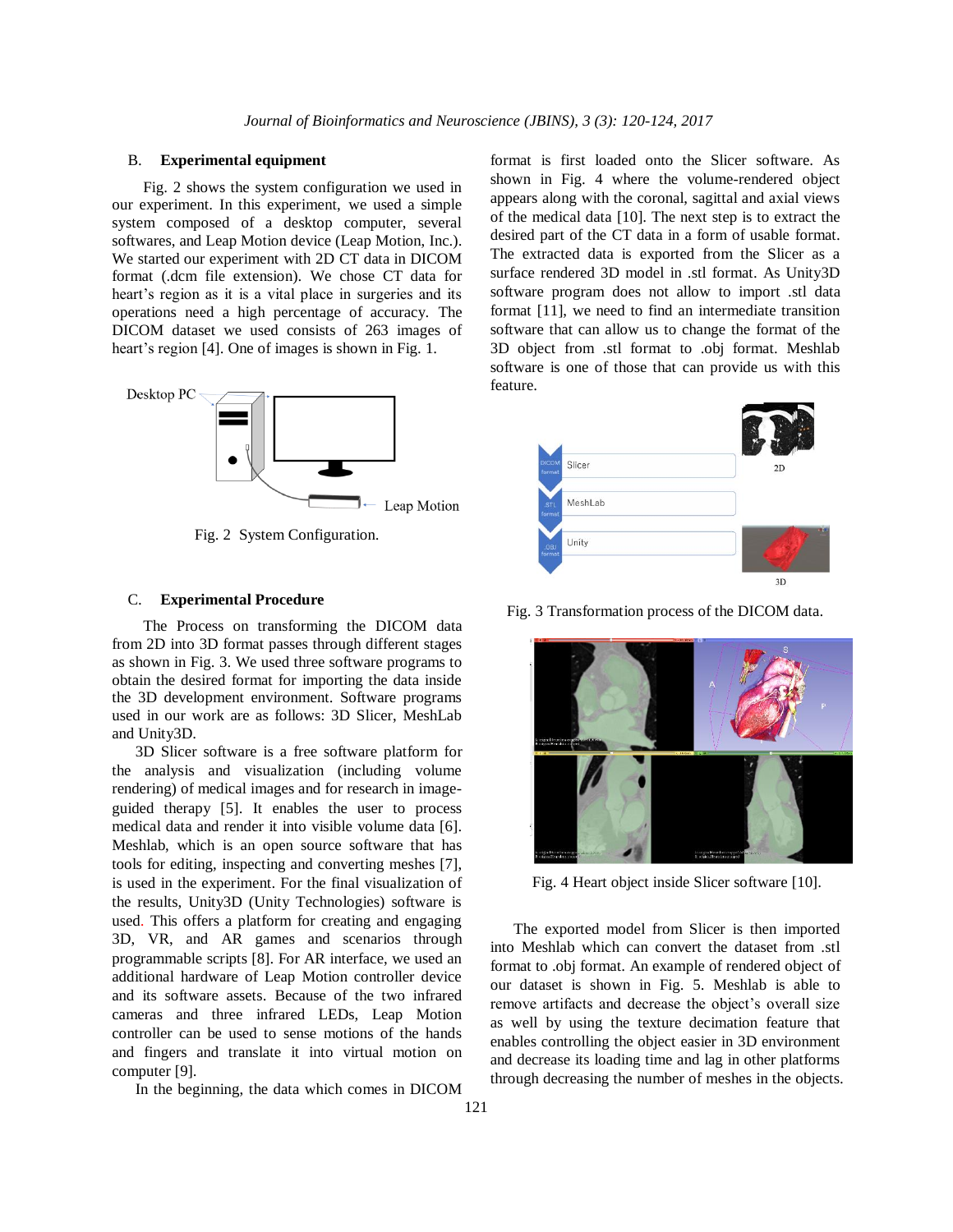After we converted the data successfully, we were able to import the data conveniently in Unity3D scene in the form of .obj format and combine it with the assets of Leap Motion software.



Fig. 5 Rendered object inside Meshlab Software [10].



Fig. 6 Leap Motion controller asset with the virtual hands Unity scene in editing mode [10].

Using Orion asset has increased the Leap Motion controller's viewing range from 60 cm to 80 cm which gives the user a better experience [12]. One of Orion assets we used was Interaction Engine module. As it allows users to work with their VR/AR applications by interacting with physical or pseudo-physical objects [13]. The Interaction Engine module enabled us to freely grab the object, zoom-in and out and have a look inside it as well. Fig.6 shows the preparation of the Unity scene with the virtual hands and importing the interaction scripts to be used in our experiment afterward [10].

To define the transformed medical object to the Unity system, two physics' components were attached to the object. One is '*Rigid body*' that applies the physics rules on our object to emulate its reaction to gravity [10], [14]. The other one is '*Box Collider*' which defines the rotation perimeter of the 3D object to make the hands sense it and help in grabbing scenarios as well. Under the Visual Studio environment, one programming script in C# language was attached to the 3D object for the interaction scenario. Another point that must be taken into consideration is that the 3D object needs to be covered by the hemisphericallyshaped pattern of Leap Motion controller to be sensed by the software and allow user to control over the object(s). Fig. 7 shows the beam pattern of the controller we used in our experiment [10]. Fig. 8 illustrates our final transformed object inside Unity editor scene being attached with the box collider (the box in the green color).



Fig. 7 Leap Motion controller's pattern in the Unity3D scene [10].



Fig. 8 The transformed 3D object inside Unity scene.

## **III. RESULTS AND DISCUSSIONS**

Experimental results when controlling the object and when zooming in/out with it are shown in Fig.9 and Fig.10 respectively. Fig.9 shows the virtual hand of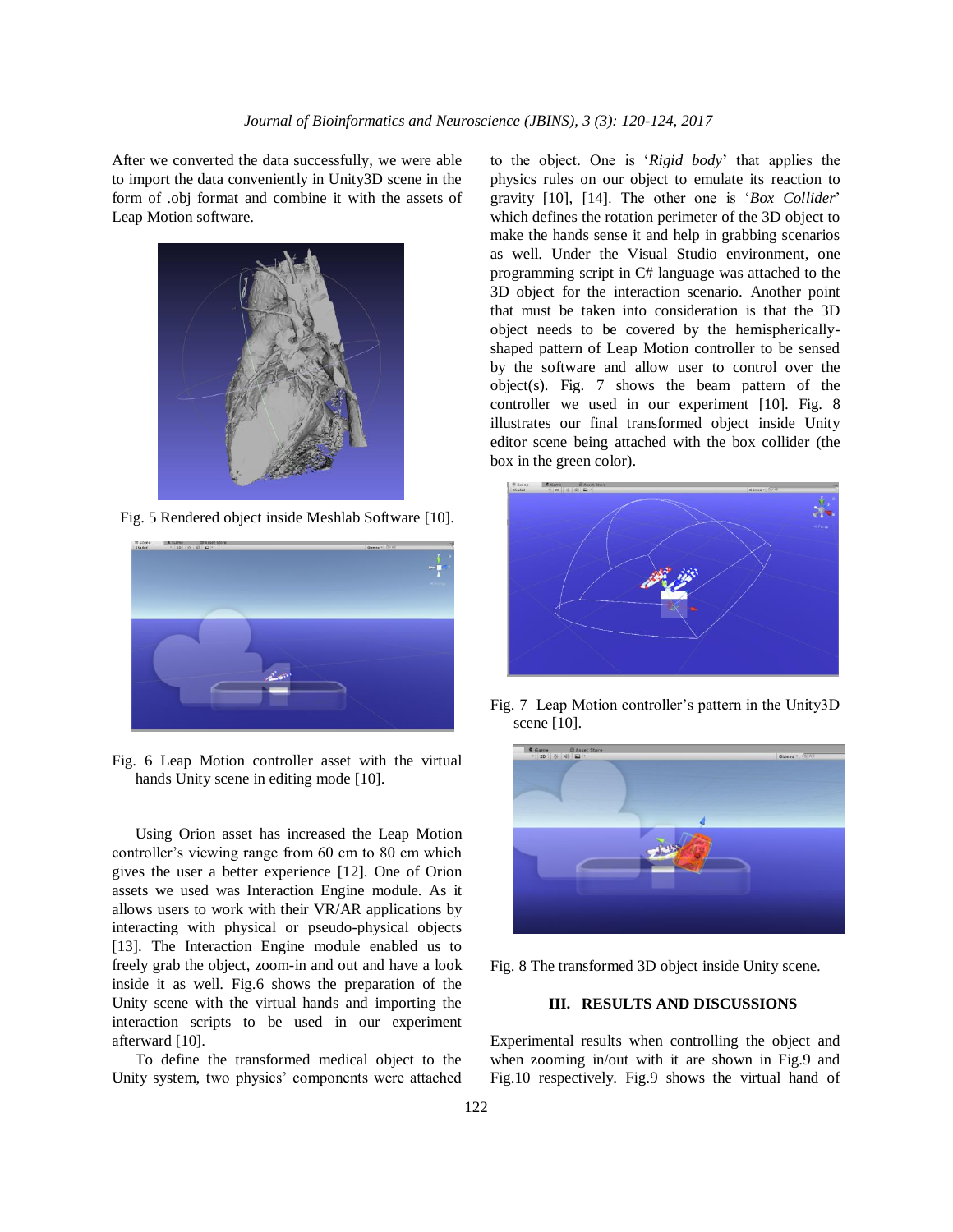Leap Motion assets with the attempt to grab the 3D heart object, while Fig. 10 shows that the zooming feature performed in the heart object in the Unity platform.



Fig. 9 The heart object with virtual hand of Leap Motion in Unity3D software (Game mode).



(a) When zooming in the heart object.



(b) When zooming out the object.

Fig. 10 Example of experimental results.

The experimental subject could grab the heart object using one hand (left or right hand one at a time) and examine it from different points of view. In addition to that, he was able to get through the object and look inside it.

The DICOM dataset has been transformed and imported successfully into Unity3D environment. The size of the original heart model in .stl file format resulted from Slicer was 222 MB. After using Meshlab, the size has been decreased to 5.4 MB [10] and the data has been transformed into .obj file format. VTK (Visualization ToolKit) is one of the most essential tools that are used in 3D modeling nowadays [15]. As it supports intermixing the surface geometry with volume rendering, using this tool can help us build a better object that has more details of the organ's information.

## **IV. CONCLUSION**

It was demonstrated that the conversion of the medical CT data from DICOM format to a stable 3D object in .obj format was performed, and that the transformed object was viewed from every direction using the Leap Motion controller device in AR environment in this paper.

Further development of a tool that allows us to navigate through the CT dataset images besides the 3D object in the Unity environment will be very useful for the physicians for better understanding of the patient's case. Also making progress in a better quality of 3D object should be considered for our future work.

#### **ACKNOWLEDGEMENTS**

The authors would like to thank MD Y. Kuniyoshi for his valuable comments on 3D object in the medical training system.

#### **REFERENCES**

- [1] CWRU takes the stage at Microsoft's Build conference to show how HoloLens can transform learning, http://case.edu/hololens, [accessed 10/11/2016].
- [2] DICOM, http://dicom.nema.org/Dicom/aboutDICOM. html, [accessed 10/01/2015].
- [3] S. Nicola, L. Stoicu-Tivadar, I. Virag, M. Crişan-Vida, "Leap motion supporting medical education," 1*2th IEEE International Symposium on Electronics and Telecommunications* (*ISETC*), 2016.